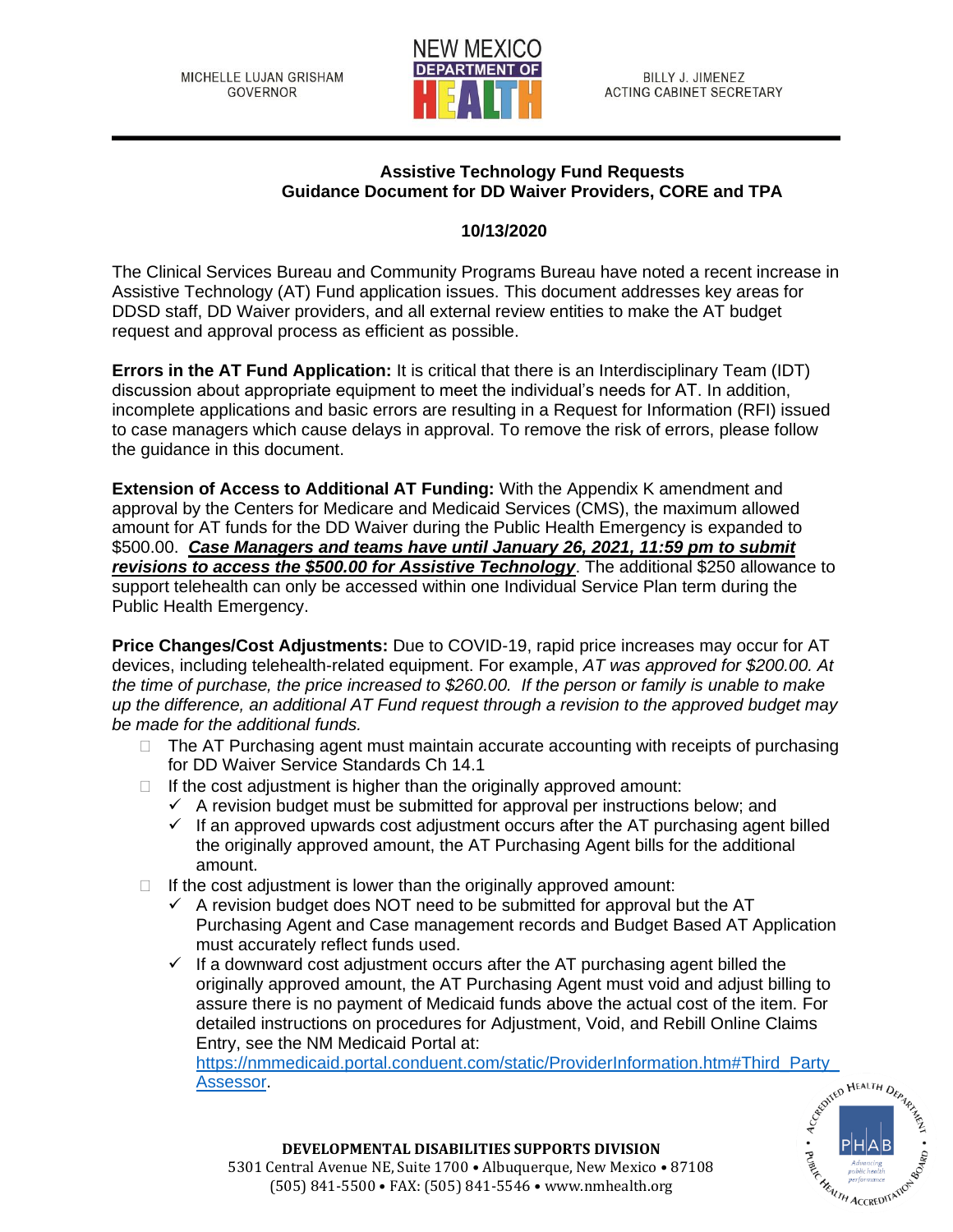## **The Budget Based AT Fund application:**

- □ The Current Budget Based AT Fund application is posted online at: <https://www.nmhealth.org/publication/view/form/4512/>
- $\Box$  A therapist, case manager or another person can complete the application.
- □ The AT request must meet the "DDSD Clinical Review and Clinical/Service Criteria V.5": <https://www.nmhealth.org/publication/view/general/4516/>
	- $\checkmark$  Assistive Technology services allow individuals to purchase needed items to develop low-tech systems or purchase devices for augmentative communication, environmental access, mobility systems, and other functional AT, not covered through the individual's Medicaid State Plan benefits. (Note \$40 in batteries is allowable.)
	- $\checkmark$  The specific AT must relate to a Vision or desired outcome in the Individual Service Plan (ISP); **or**
	- $\checkmark$  The specific AT must support participation or independence during activities such as, but not limited to, employment, community activities, leisure activities and activities of daily living, personal interactions, or personal safety during these types of activities.
	- ✓ The justification/rationale section of the form (i.e., *Criteria for the Funding of Assistive Technology (AT)* must be complete. This section should include **how the device meets individual telehealth needs during the Public Health Emergency (when accessing the additional \$250).**

## **Budget Submission Guidelines for the Case Manager:**

- □ Prior to submission of the AT application and Budget Worksheet, assure that all documents are saved and sent as a PDF.
- $\Box$  All calculations, costs, and the 10% fee added on to the total amount requested must be accurate on both the Budget Based AT Application and the MAD 046 or Budget Worksheet. Please check the math.
- $\Box$  A visible photograph or a .pdf of the webpage showing the specific items being requested and the costs must be included.
- $\Box$  The Budget Based AT Application form must be signed. Electronic signatures may be used. A "typed" signature in Word is not sufficient.
- $\Box$  The case manager can submit a revision for AT with a start date that is at least one day greater than the date of submission and does not need to project a start date 30 days in the future. (Note: OR processes any submission after 5pm or on weekends or holidays on the next business day).
- $\Box$  The application must be complete for the individual's file, but the following items are not required for the budget approval process:
	- o the individual's Social Security Number (SSN);
	- o contact person's details; and
	- o the Purchasing Agent section.
- **Submissions for cost adjustment to increase AT amount on prior approved item:**
	- $\checkmark$  For submissions to CORE, the revision budget for a cost adjustment cannot be submitted until Comagine finalizes and completes their portion in JIVA. Submit the OR Coversheet and:
		- i. Refer to the OR Reference number where the AT was previously approved.
		- ii. Make a note as to what the original price was or substitution of similar product and the cost increase,